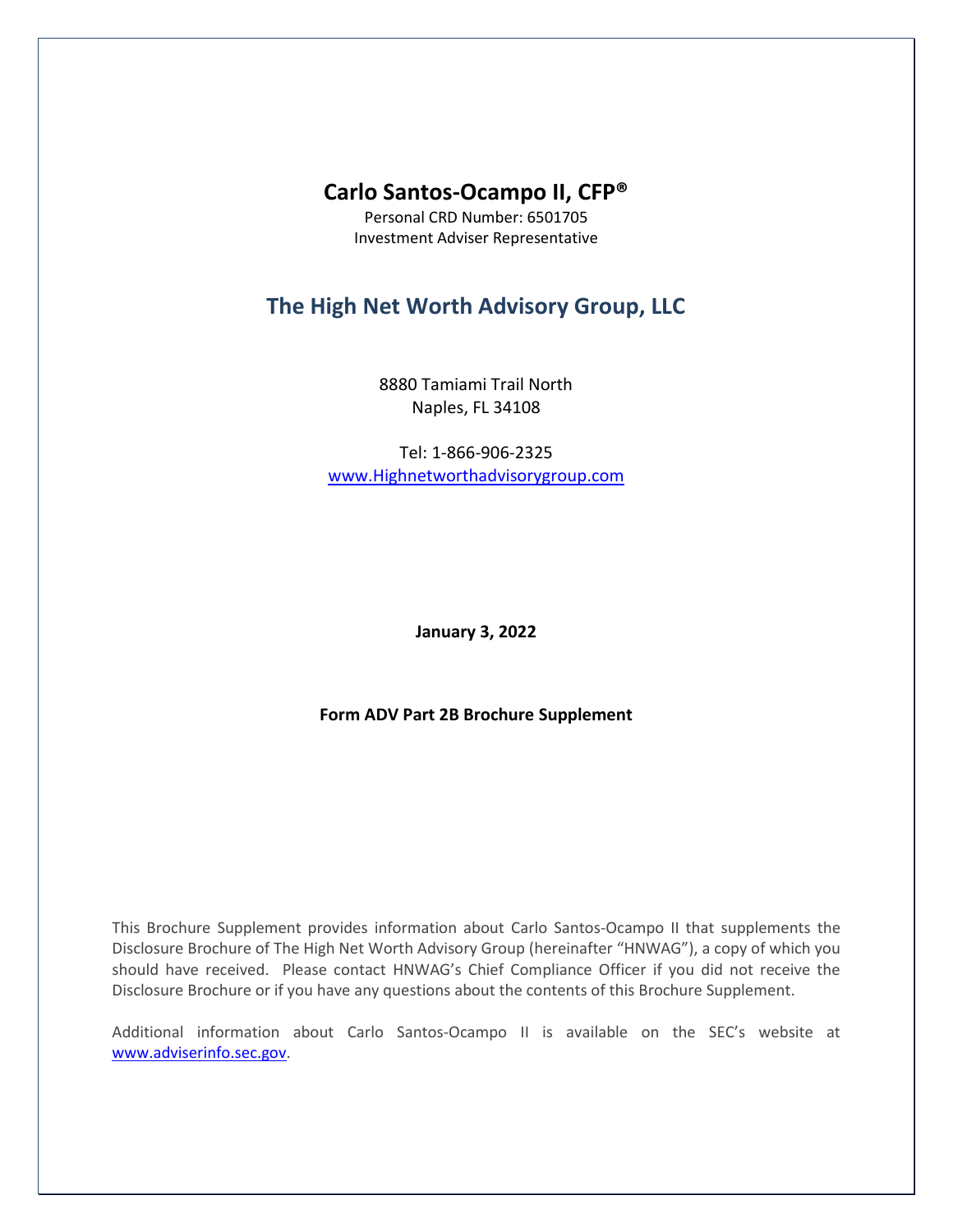The High Net Worth Advisory Group, LLC Form ADV Part 2B Brochure Supplement Page 2

#### **Educational Background and Business Experience - Item 2**

#### **Carlo Santos-Ocampo II, CFP®**

Year of Birth: 1987

*Formal Education After High School:*

■ University of Notre Dame, B.S., Finance, 2010

*Business Background for the Previous Five Years*:

- The High Net Worth Advisory Group, LLC, Investment Adviser Representative, 07/2020 to Present
- Raymond James & Associates, Inc., Client Service Associate, 04/2015 to Present

*Professional Designations:*

### **Certified Financial Planner™ (CFP®)**

The CERTIFIED FINANCIAL PLANNER™, CFP® and federally registered CFP (with flame design) marks (collectively, the "CFP® marks") are professional certification marks granted in the United States by Certified Financial Planner Board of Standards, Inc. ("CFP Board").The CFP® certification is a voluntary certification; no federal or state law or regulation requires financial planners to hold CFP® certification. It is recognized in the United States and a number of other countries for its (1) high standard of professional education; (2) stringent code of conduct and standards of practice; and (3) ethical requirements that govern professional engagements with clients. To attain the right to use the CFP® marks, an individual must satisfactorily fulfill the following requirements: a) complete an advanced college-level course of study addressing the financial planning subject areas including insurance planning and risk management, employee benefits planning, investment planning, income tax planning, retirement planning, and estate planning; b) pass the comprehensive CFP® Certification Examination (10 hours over a two-day period); c) complete at least three years of full-time financial planning related experience (or the equivalent, measured as 2,000 hours per year); d) agree to be bound by CFP Board's Standards of Professional Conduct; e) complete 30 hours of continuing education hours every two years; and f) renew an agreement to be bound by the Standards of Professional Conduct.

## **Disciplinary Information - Item 3**

Registered investment advisers are required to disclose all material facts regarding any legal or disciplinary events that would be material to your evaluation of Mr. Santos-Ocampo and HNWAG. Mr. Santos-Ocampo has no history of reportable legal or disciplinary events.

#### **Other Business Activities - Item 4**

Mr. Santos-Ocampo is a licensed insurance agent and may recommend insurance products offered by various insurance carriers. Please be advised that there is a conflict of interest in that there is an economic incentive to recommend insurance carriers and other investment products offered through such insurance carriers. The firm addresses the conflict by disclosing the conflict to the client and makes recommendations that are in the best interest of the client. Please also be advised that Mr. Santos-Ocampo strives to put his clients' interest first and foremost, and clients are not obligated to purchase insurance products through Mr. Santos-Ocampo.

It is anticipated that Mr. Santos-Ocampo spends less than 5% of his professional time on this outside business activity.